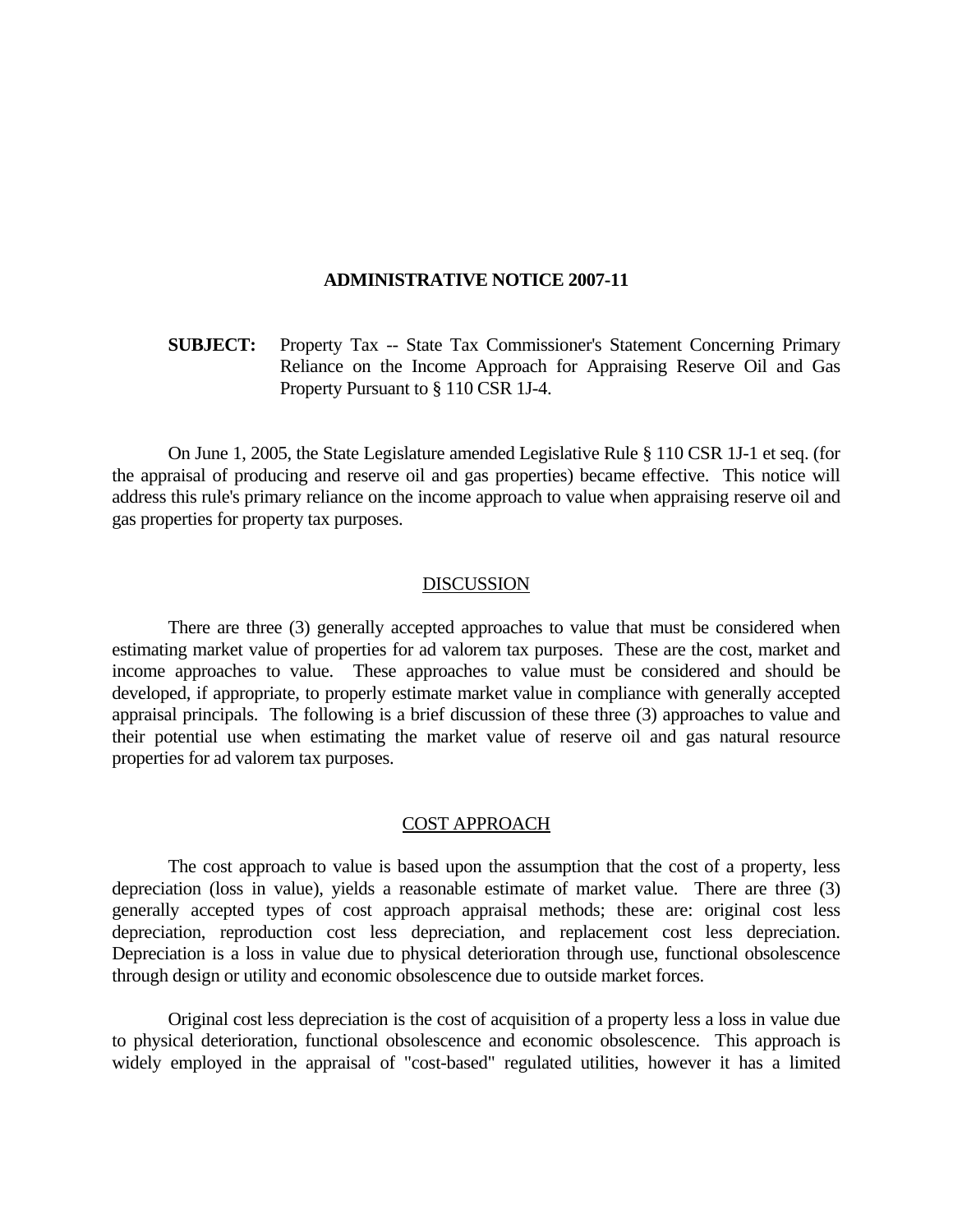## **Administrative Notice 2007-11 Page 2 Page 2**

application when appraising reserve oil and gas properties, as many of these types of properties were acquired years ago at substantially less than current market value.

Reproduction cost less depreciation is the cost of reproducing an exact replica of a property less physical deterioration, functional obsolescence, and economic obsolescence. This approach is employed in appraising one-of-a-kind properties such as works of art or special purpose properties, an example of which may be the State's Capitol Building. Oil and gas properties are a nonrenewable natural resource and can therefore not be reproduced. Because of their nonrenewable nature, reserve oil and gas properties do not lend themselves to development of a reproduction cost less depreciation appraisal.

 Replacement cost less depreciation is the cost of replacing a property with one of like utility less physical deterioration and economic obsolescence. This approach is the most widely used of the three (3) cost approaches to value and is widely employed in the appraisal of commercial and industrial personal property. Replacement cost has limited application, however, in the appraisal of nonrenewable natural resource properties, as the resource cannot by its nature be replaced. Because of their nonrenewable nature, reserve oil and gas properties do not lend themselves to the development of replacement cost new less depreciation appraisals.

#### MARKET APPROACH

 The market approach to value is based upon the assumption that the recent selling price of comparable properties, if properly analyzed and adjusted, will yield a reasonable estimate of current market value. While sales of reserve oil and gas properties do occur within the State, the sales are infrequent and quite often oil and gas interests represent only a portion of the property acquisition thus diluting the purity of the market transaction. Because of these drawbacks the Legislative Rule does not contemplate the development of a market comparable approach to value for reserve oil and gas properties.

# INCOME APPROACH

 The income approach to value is based upon the assumption that a property is worth the future income, discounted to present worth, that it will generate for the prospective buyer. In the oil and gas industry, a common business practice of negotiating advance payments ("delay rentals") for the right to, at some future date, produce oil and gas has developed. By analyzing the amount and duration, typically, of delay rentals and by discounting the resulting income series to present worth an estimate of the probable selling price of reserve oil and gas properties can be developed. This procedure contained in § 110 CSR 1J-4.7 is the method used by the Department to develop, on a county and district basis, the per acre market value of reserve (non-producing acreage) oil and gas properties. The resultant per acre values were developed and published in the State Register on July 1, 2006; and after a public comment period were filed, in finalized form, in the State Register on September 1, 2006.